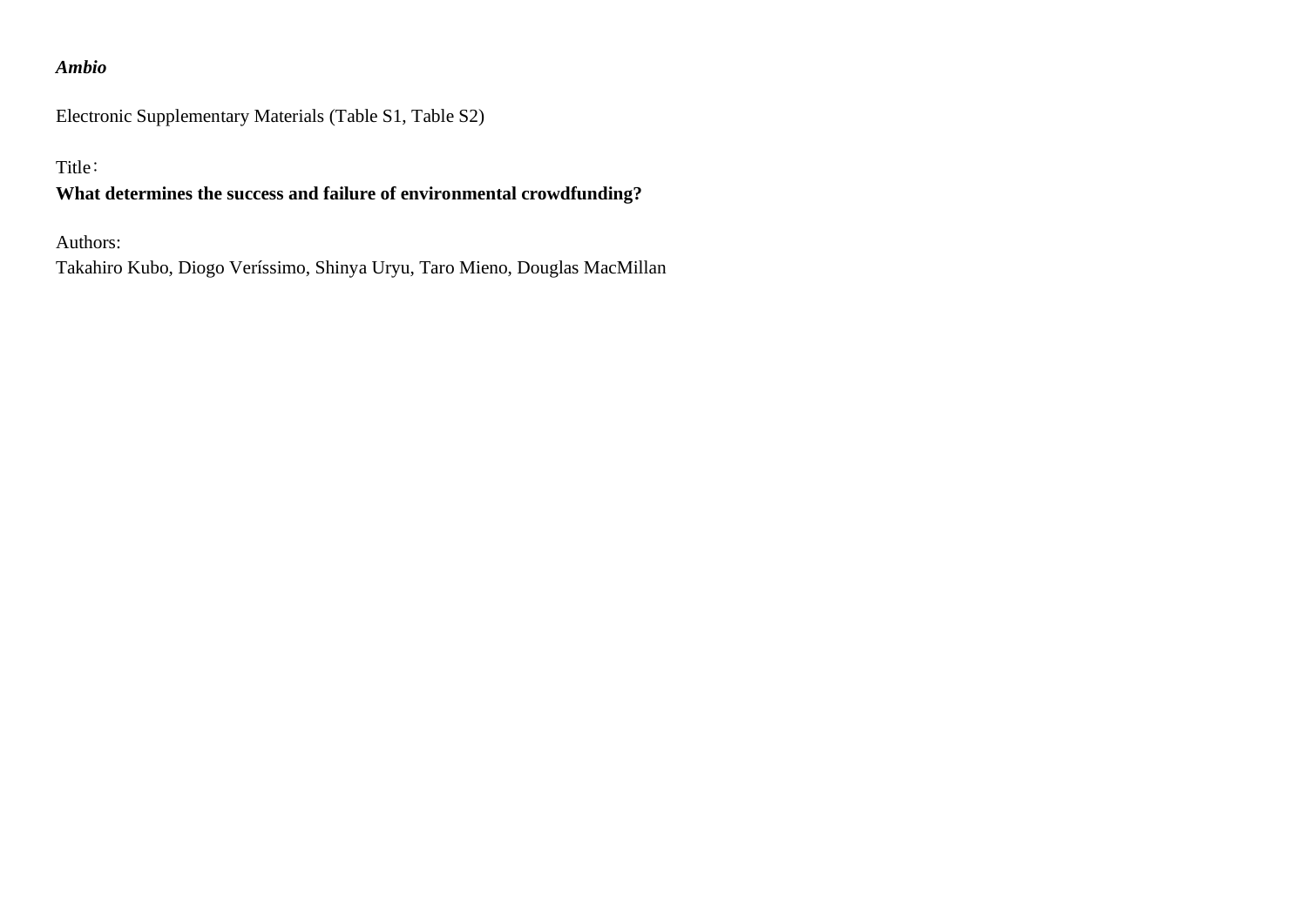| Word           | Word freq. (n) | Word freq in successful (n) | Word freq in unsuccessful (n) | Projects (n) | Successful projects (n) | Unsuccessful projects (n) |
|----------------|----------------|-----------------------------|-------------------------------|--------------|-------------------------|---------------------------|
| cat            | 2513           | 2067                        | 446                           | 152          | 115                     | 37                        |
| protection     | 1146           | 926                         | 220                           | 151          | 111                     | 40                        |
| cheer          | 433            | 324                         | 109                           | 214          | 152                     | 62                        |
| euthanasia     | 395            | 301                         | 94                            | 86           | 67                      | 19                        |
| life           | 602            | 459                         | 143                           | 179          | 132                     | 47                        |
| administration | 557            | 383                         | 174                           | 232          | 149                     | 83                        |
| animal         | 1162           | 781                         | 381                           | 186          | 125                     | 61                        |
| child          | 1087           | 760                         | 327                           | 300          | 184                     | 116                       |
| university     | 443            | 336                         | 107                           | 151          | 109                     | $42\,$                    |
| area           | 871            | 549                         | 322                           | 248          | 153                     | 95                        |
| cooperation    | 599            | 407                         | 192                           | 293          | 192                     | 101                       |
| dog            | 1427           | 895                         | 532                           | 145          | 92                      | 53                        |
| investigation  | 394            | 266                         | 128                           | 77           | 52                      | 25                        |
| necessity      | 957            | 654                         | 303                           | 336          | 215                     | 121                       |
| forest         | 877            | 537                         | 340                           | 145          | 90                      | 55                        |
| Japan          | 1201           | 713                         | 488                           | 310          | 180                     | 130                       |
| nature         | 1061           | 637                         | 424                           | 239          | 151                     | 88                        |
| open           | 532            | 356                         | 176                           | 166          | 112                     | 54                        |
| plan           | 441            | 304                         | 137                           | 235          | 162                     | 73                        |
| school         | 554            | 387                         | 167                           | 144          | 91                      | 53                        |
| we             | 1348           | 918                         | 430                           | 316          | 210                     | 106                       |
| agriculture    | 948            | 493                         | 455                           | 158          | 93                      | 65                        |
| experience     | 427            | 244                         | 183                           | 125          | 76                      | 49                        |
| participation  | 525            | 311                         | 214                           | 180          | 112                     | 68                        |
| purchase       | 397            | 236                         | 161                           | 171          | 101                     | 70                        |
| waste          | 578            | 355                         | 223                           | 69           | 41                      | $28\,$                    |
| production     | 454            | 239                         | 215                           | 144          | 77                      | 67                        |
| sea            | 812            | 440                         | 372                           | 113          | 71                      | $42\,$                    |
| use            | 493            | 289                         | 204                           | 208          | 130                     | 78                        |
| world          | 563            | 333                         | 230                           | 199          | 124                     | 75                        |

**Table S1. Lists of the keywords and their frequencies by campaign outcome (success/failure), which relate to Figure 1. The table also reports the number of projects having each keyword by campaign outcome.**